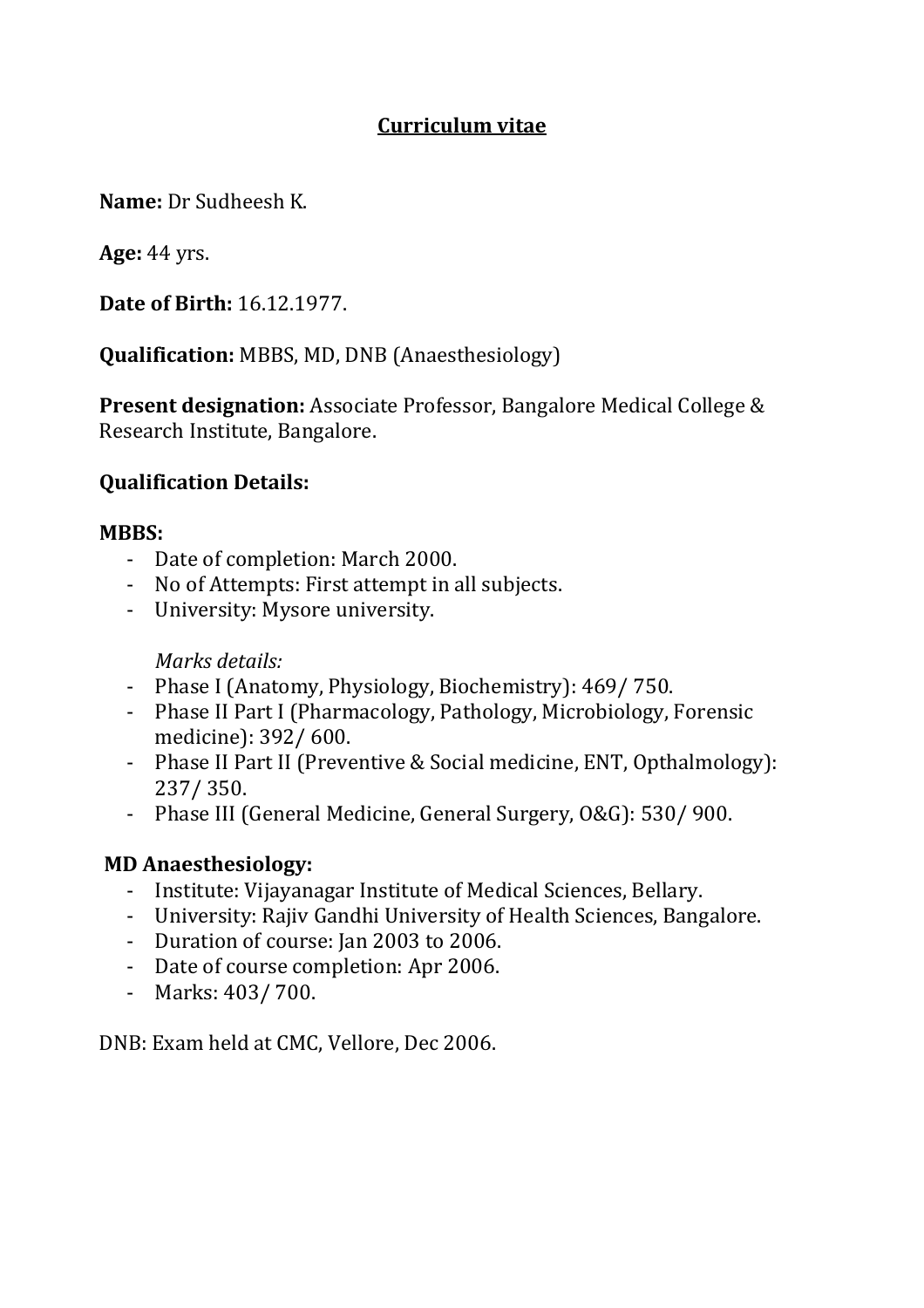### **Work experience**

*Post MBBS:*

Junior resident: BKF Chande Nephro urology Hospital, Bangalore from June 2001 to Mar 2002.

Junior resident: Friends Medical Center, Lajpathnagar, N Delhi from May 2002 to August 2002.

Junior resident: Lakshmi Cardiacare hospital, Palakkad from September 2002 to Jan 2003.

*Post MD:*

*Consultant Anaesthesiologist*: Orchid Hospital, Malappuram from Jun 2006 to August 2007.

*Senior Resident*: Mysore Medical College and Research Institute, Mysore from August 2007 to November 2008. (1 yr 3 mnths)

*Assistant Professor*: Bangalore Medical College and Research Institute, Bangalore from November 2008 to June 2013. (4 yrs 7 mnths)

*Associate Professor*: June 2013 to Nov 2019. Bangalore Medical college and Research Institute (6 yrs 5 months)

*Professor*: Nov 2019 till date Bangalore Medical College and Research Institute Bangalore (2 yrs 2 months)

### **Academic accomplishments Under graduate level**:

Represented college at regional level of National Paediatric quiz at Davanagere, Karnataka in 1999.

# **Post graduate level:**

- 1. Presented a paper " Lateral Rectus palsy following spinal anaesthesia" at State conference (KISACON 2003) in the year 2003.
- 2. Co authored study "Comparison of analgesic efficacy of epidural butorphanol with buprenorphine for post operative analgesia in lower abdominal surgeries", presented at National conference ISACON 2003 at Bhubaneshwar, Orissa.
- 3. Presented a clinical investigation " Study of effect of local infiltration with 0.25% bupivacaine for post tonsillectomy pain relief " at national conference ISACON 2004 at Bhopal, Madhya Pradesh.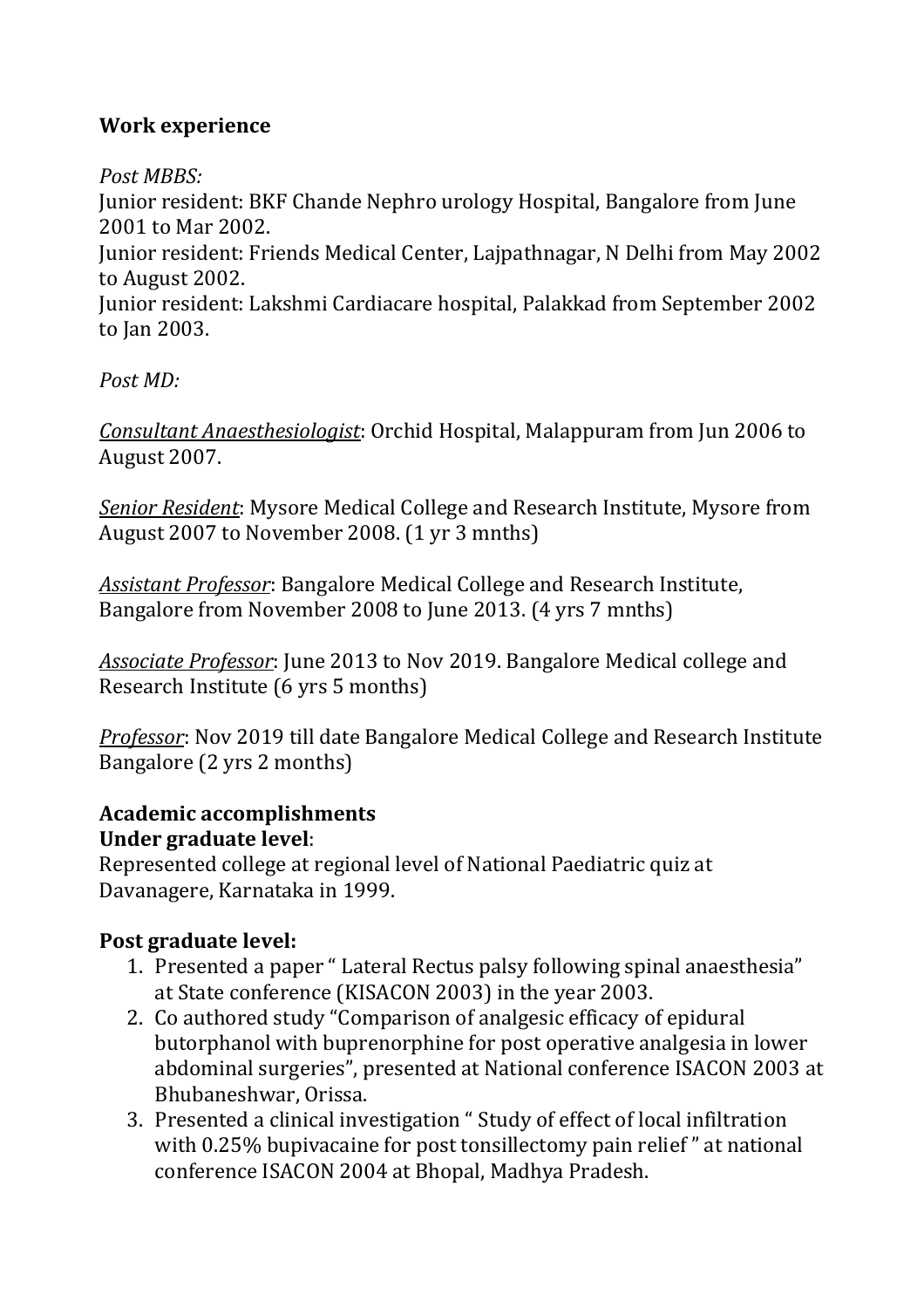- 4. Presented a clinical investigation "Comparison of illioinguinal & illiohypogastric nerve block with caudal epidural for post operative pain relief in congenital hernia repair" at South zone conference, SZISACON 2005 at Trivandrum. **Was awarded as best paper.**
- 5. Was winner of Quiz in PG excel 2004, conducted at Belgaum, Karnataka.

## **Contribution towards ISA:**

- 1. **Life member of ISA since 2006**. (Life associate member 2005-2006)
- 2. Attended and actively participated in Karnataka state conferences at Bellary (2003), Kolar (2012), Bangalore (2013), Dharwad (2014). Was a part of scientific committee in KISACON Bellary 2003.
- 3. Attended and actively participated in South Zone conferences at Chidambaram (2004), Trivandrum (2005), Thrissur (2011), Vishakapatnam (2014), Trivandrum (2015).
- 4. Participated in Kerala State conference at Malappuram (2013) and Tamilnadu State conference at Trichy (2013).
- 5. Attended and actively participated in National conferences at Bhubaneshwar (2003), Bhopal (2004), Mysore (2006), Indore (2012), Madurai (2014), Jaipur (2015).
- 6. Was chairman of scientific committee for BMCRI Anaesthesia CME on "Critical Care: Concept to Practice" held on September 2012.
- 7. Was Chairman Scientific Committee for CME organized jointly by Dept of Anaesthesia BMCRI, and ISA Bangalore City Branch "Emergency and Trauma Care- An Update" held on December 2013.
- 8. Chairman Scientific Committee for CME organized by Dept of Anaesthesia BMCRI, "Obstetric Anaesthesia An Overview" held on December 2013.
- 9. Was scientific committee chairman for "AIRWAY WORKSHOP" and "RESEARCH METHODOLOGY WORKSHOP" based on ISA module contucted at Bangalore medical college and research institute during December 2015 and July 2016 respectively.
- 10. Faculty for ISA RESEARCH METHODOLOGY WORKSHOP and been part of 18 workshops from 2015 to 2019 all over India.
- 11. **Contribution to Indian Journal of Anaesthesia** as *assistant editor* from 2011 to 2012, as *associate edito*r from 2013 till 2020.

# 12. **Editor, Karnataka Anaesthesia Journal since 2019**

# **13. Following are the activities in conferences:**

1. Speaker at ISA meet Bellary 2009. Topic: Blood and blood products.

2. Speaker at CME in Mysore medical college and research institute,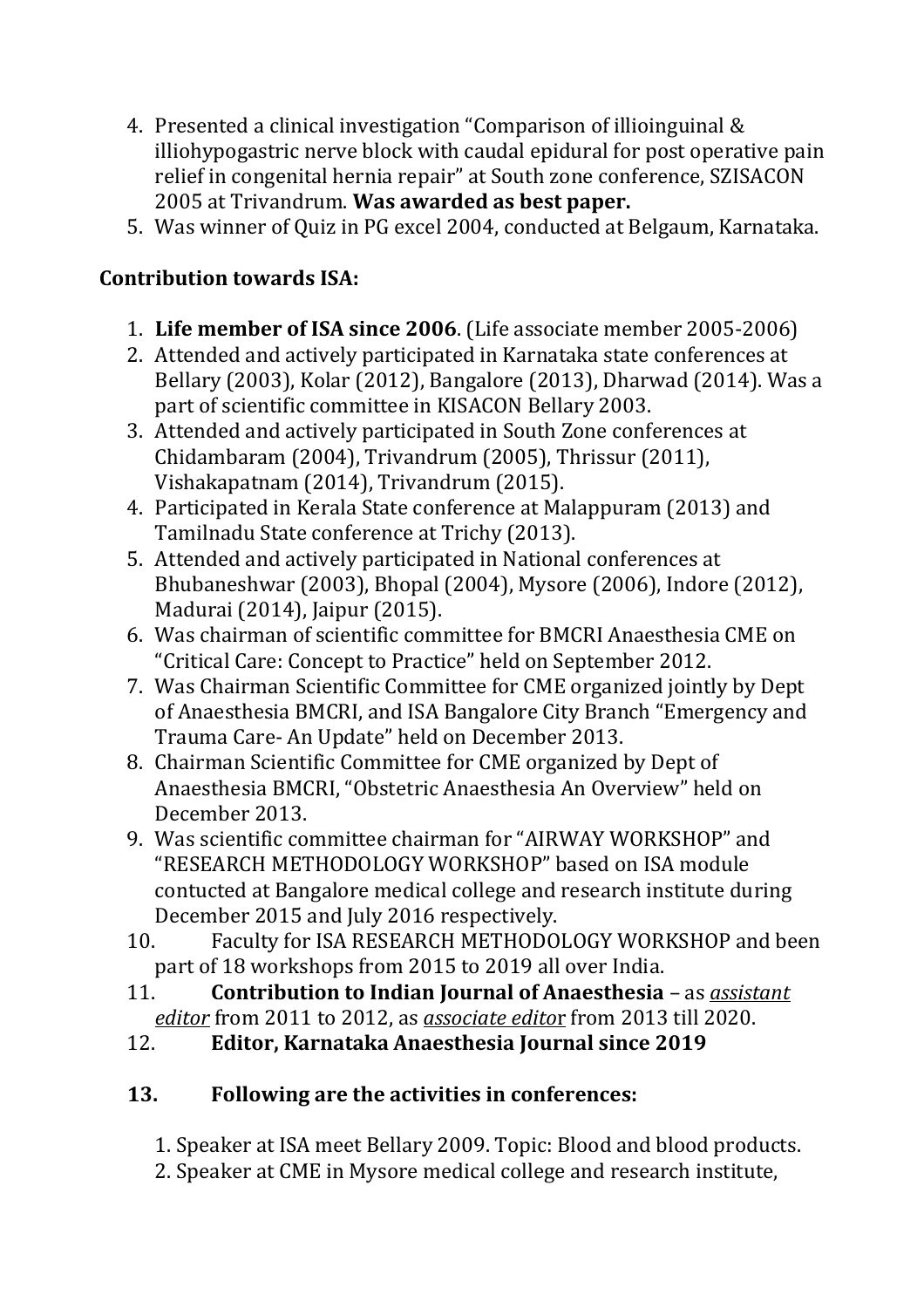Mysore 2010. Topic: Newer Non Depolarizing Muscle Relaxants.

3. Speaker at CME in Mysore Medical college and research institute, Mysore 2011. Topic: Colloids and crystalloids.

4. Speaker at South zone ISACON 2010 Thrissur. Topic : Sleep apnoea syndrome.

5. Speaker at ISACON 2012 Indore - Criteria for brain death

6. Speaker at ISACON 2014 Madurai – Acute post operative negative pressure pulmonary edema.

7. Faculty at VISZAC 2014 at Vishakapatnam 2014 – Cardiopulmonary Exercise testing – implications in thoracic anaesthesia & IJA session. 8. Speaker at Obstetric CME ISA Bangalore 2014 - Obstetric sepsis: Should we be concerned only about mother, Anaesthetic and critical care considerations.

9. Speaker at CME "Anaesthesia – Touching various specialities" organized by Dept of Anaesthesiology, AIMS, Bellur 2014 – "Recent advances in labor analgesia".

10. Speaker at CME "Pre anaesthetic evaluation" conducted by department of Anaesthesia MMCRI, Mysore – pre anaesthetic evaluation of patients with liver and renal disease.

11. Speaker at ISA sponsored CME conducted by ISA Gulbarga & Bidar on 28.9.2014 – Perioperative fluid and electrolyte balance.

12. Judge for platform presentation - State conference Karnataka, KISACON 2013, Bangalore.

13. Judge for poster presentation - Kerala state conference, 2013, Perinthalmanna.

14. Conducted Vijayanagara PG quiz at PG Excel (academic programme of ISA Karnataka) 2013, Bangalore.

15. Judge for poster presentation – Annual State Conference, KISACON 2014, held at Dharwad, Karnataka.

16. Judge for free paper presentation – Annual state conference, KISACON 2015 at Bagalkot.

17. Delivered lecture on "LATEX ALLERGY" – South Zone ISACON (TRISZAC 2015) at Trivandrum in 2015.

18. Delivered a lecture on "Newer Crystalloid and Colloid Preparations : Are They Worth The Price? At ISACON 2015 at Jaipur.

### **14. Publications:**

1. Shruthi AH, Sudheesh K, Nethra SS, Raghavendra Rao RS, Devika Rani D. The effect of a single dose of magnesium Sulphate as an adjuvant to epidural Bupivacaine for infraumbilical surgeries: A prospective doubleblind, Randomized control trial. M.E.J. ANESTH 2016; 23 (4): 449 – 455.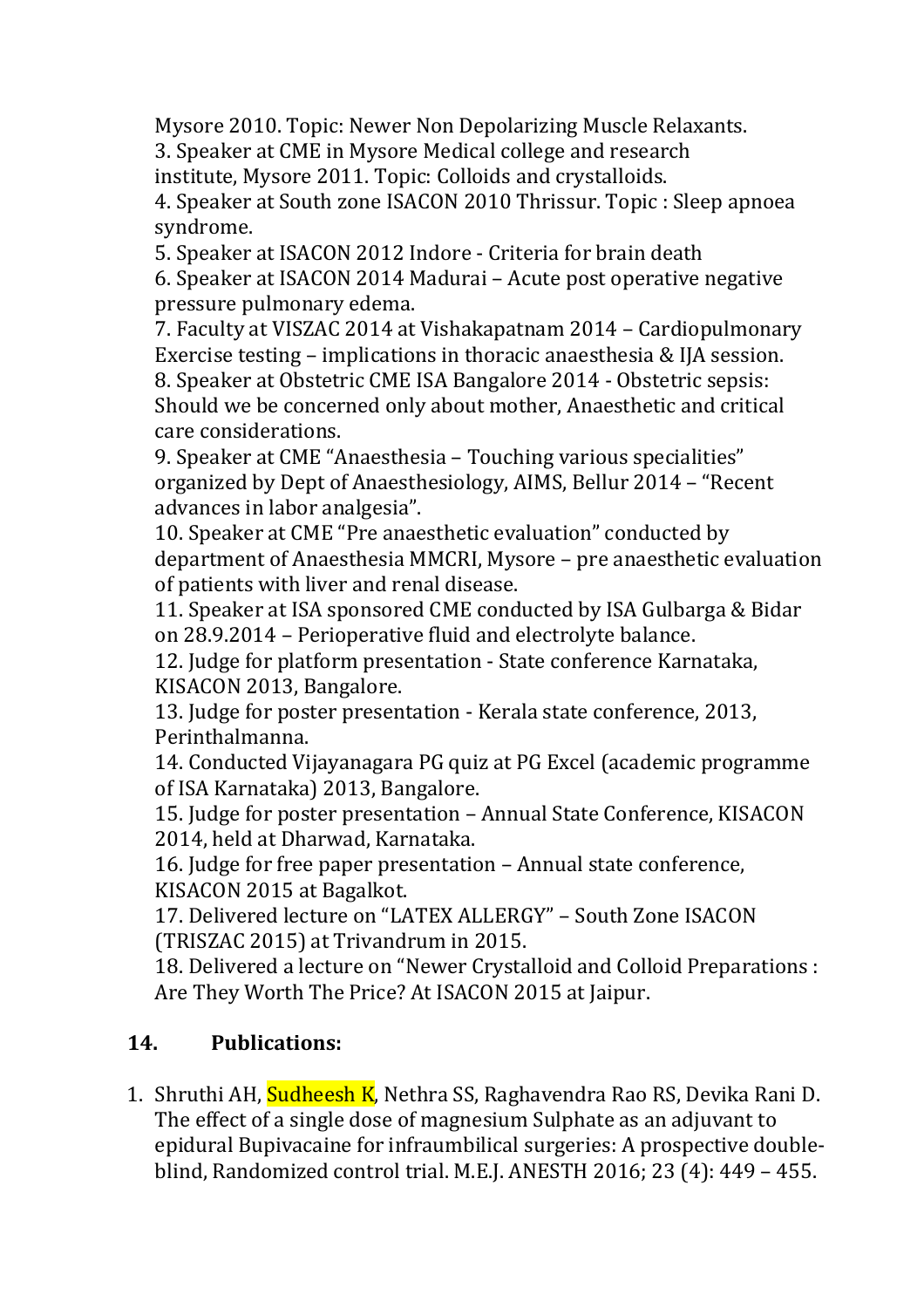- 2. K Sudheesh, RS Raghavendra Rao, M Kavya, J Aarthi, D Devika Rani, SS Nethra. Comparative study of two doses of Intrathecal dexmedetomidine as adjuvant with low dose hyperbaric bupivacaine in ambulatory perianal surgeries: A prospective randomised controlled study. Indian J Anaesth 2015;59:648-52.
- 3. Sudheesh K, Harsoor SS, Soumiya L, Nethra SS, Devika Rani D, Sathesha M. Comparison of ventilatory efficacy and airway dynamics between Proseal LMA and Endotracheal tube in adult patients during general anaesthesia". Journal of Anesthesiology and Clinical Pharmacology 2015; 31(4): 517-521.
- 4. H. N. Vijayakumar, Sudheesh Kannan, C. Tejasvi, Devika Rani Duggappa, K. M. Veeranna Gowda, S. S. Nethra. To study the effect of magnesium sulfate in management of acute organophosphorous pesticide poisoning. Accepted for publication in "Anesthesia: Essays and Researches" (PUBMED indexed journal)
- 5. Bhaskara B, Dayananda VP, Kannan Sudheesh, Raghavendra Rao RS, Ramachandraiah R. Effect of breastfeeding on haemodynamics and consumption of propofol and sevoflurane: A state entropy guided comparative study. Indian J Anaesth 2016;60:180-6.
- 6. Harsoor SS, Devika Rani D, Roopa MN, Latashree MN, Sudheesh K, Nethra SS. Anesthetic sparing effect of intraoperative lignocaine or dexmedetomidine infusion on sevoflurane during general anesthesia. M.E.J. Anaesth 2015; 23(3): 301-307.
- 7. Duggappa DR, Rao GV, Kannan Sudheesh. Anaesthesia for patient with chronic obstructive pulmonary disease. Indian J Anaesth 2015;59:574- 83.
- 8. Shruthi AH, Nethra SS, Sudheesh K, Devika Rani D, Raghavendra Rao RS. Effect of dexmedetomidine on hemodynamic parameters during extubation. A prospective randomized double blind study. M.E.J. anaesth 2016; 23(4): 457 – 463.
- 9. Sudheesh K, Harsoor SS. Dexmedetomidine in anaesthesia practice: A wonder drug?. Indian J Anaesth 2011;55:323-4.
- 10. Harsoor SS, Sudheesh K. Pharmacological thromboprophylaxis and epidural anaesthesia. Indian J Anaesth 2012;56:215-8.
- 11. Harsoor SS, Rani DD, Yalamuru B, Sudheesh K, Nethra SS. Effect of supplementation of low dose intravenous dexmedetomidine on characteristics of spinal anaesthesia with hyperbaric bupivacaine. Indian J Anaesth 2013;57:265-9.
- 12. Harsoor SS, Rani DD, Lathashree S, Nethra SS, Sudheesh K. Effect of intraoperative Dexmedetomidine infusion on Sevoflurane requirement and blood glucose levels during entropy-guided general anesthesia. J Anaesthesiol Clin Pharmacol 2014;30:25-30.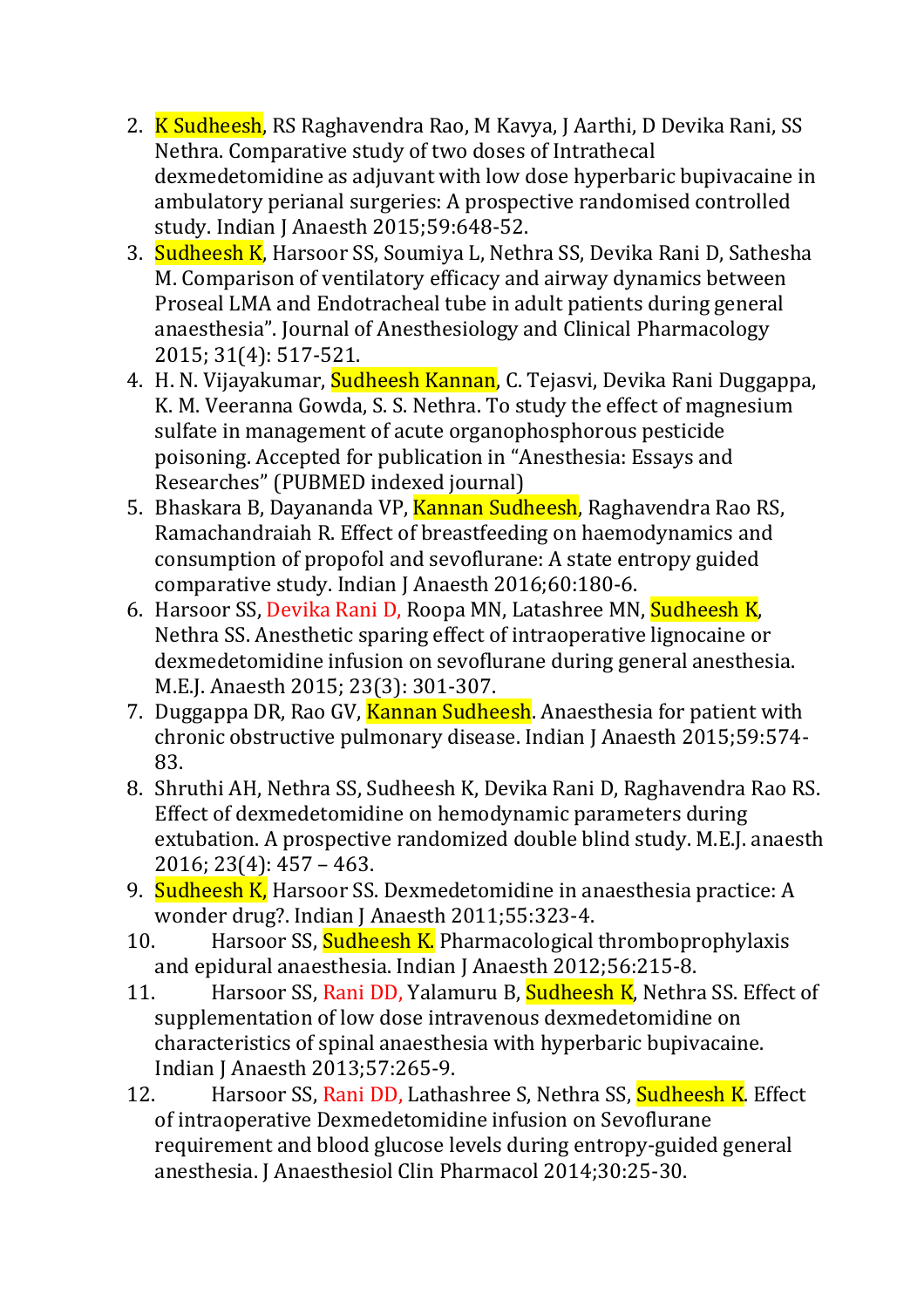- 13. Bhaskar SB, Sudheesh K. Monitored anaesthesia care: Case for a smarter management. Indian J Anaesth 2014;58:118-9.
- 14. Pradeep A Dongare, S S Nethra, **Sudheesh K**, P Prabha, Devika Rani D, M Sathesha. Comparison of the effects of intrathecal dexmedetomidine, intrathecal clonidine as spinal adjuvants for lower limb and lower abdominal surgeries. Int. J of recent trends in science and technology. 2014;
- 15. Effect of bilateral superficial cervical plexus block on Sevoflurane consumption in patients undergoing thyroid surgeries. Sudheesh K, Nethra SS, Chetan, Devika Rani D, Raghavendra Rao RS. Korean J Anaesthesiology 2018.
- 16. Vijayakumar HN, Ramya K, Duggappa DR, Gowda KV, Sudheesh K, Nethra SS, Raghavendra Rao RS. Effect of melatonin on duration of delirium in organophosphorus compound poisoning patients: A doubleblind randomised placebo controlled trial. Indian J Anaesth. 2016 Nov;60(11):814-820. doi: 10.4103/0019-5049.193664. PMID: 27942054; PMCID: PMC5125184
- 17. Shruthi AH, Sudheesh K, Nethra SS, Raghavendra Rao RS, Devika Rani D. THE EFFECT OF A SINGLE DOSE OF MAGNESIUM SULPHATE AS AN ADJUVANT TO EPIDURAL BUPIVACAINE FOR INFRAUMBILICAL SURGERIES: A PROSPECTIVE DOUBLE-BLIND, RANDOMIZED CONTROL TRIAL. Middle East J Anaesthesiol. 2016 Feb;23(4):449-55. PMID: 27382815.
- 18. Ali Z, Goneppanavar U, Dongare PA, Garg R, Kannan S, Harsoor SS, Bhaskar SB. Development of a preoperative Early Warning Scoring System to identify highly suspect COVID-19 patients. J Anaesthesiol Clin Pharmacol. 2020 Aug;36(Suppl 1):S62-S74. doi: 10.4103/joacp.JOACP\_274\_20. Epub 2020 Jul 27. PMID: 33100649; PMCID: PMC7573990.
- 19. Surhonne N, Hebri C, Kannan S, Duggappa DR, Rs RR, Mapari CG. The effect of anesthetic techniques on neutrophil to lymphocyte ratio in patients undergoing infraumbilical surgeries. Korean J Anesthesiol. 2019 Oct;72(5):458-465. doi: 10.4097/kja.d.19.00022. Epub 2019 May 17. PMID: 31096728; PMCID: PMC6781208.
- 20. Dongare PA, Bhaskar SB, Harsoor SS, Garg R, Kannan S, Goneppanavar U, Ali Z, Gopinath R, Sood J, Mani K, Bhatia P, Rohatgi P, Das R, Ghosh S, Mahankali SS, Singh Bajwa SJ, Gupta S, Pandya ST, Keshavan VH, Joshi M, Malhotra N. Perioperative fasting and feeding in adults, obstetric, paediatric and bariatric population: Practice Guidelines from the Indian Society of Anaesthesiologists. Indian J Anaesth. 2020 Jul;64(7):556-584. doi: 10.4103/ija.IJA\_735\_20. Epub 2020 Jul 1. PMID: 32792733; PMCID: PMC7413358.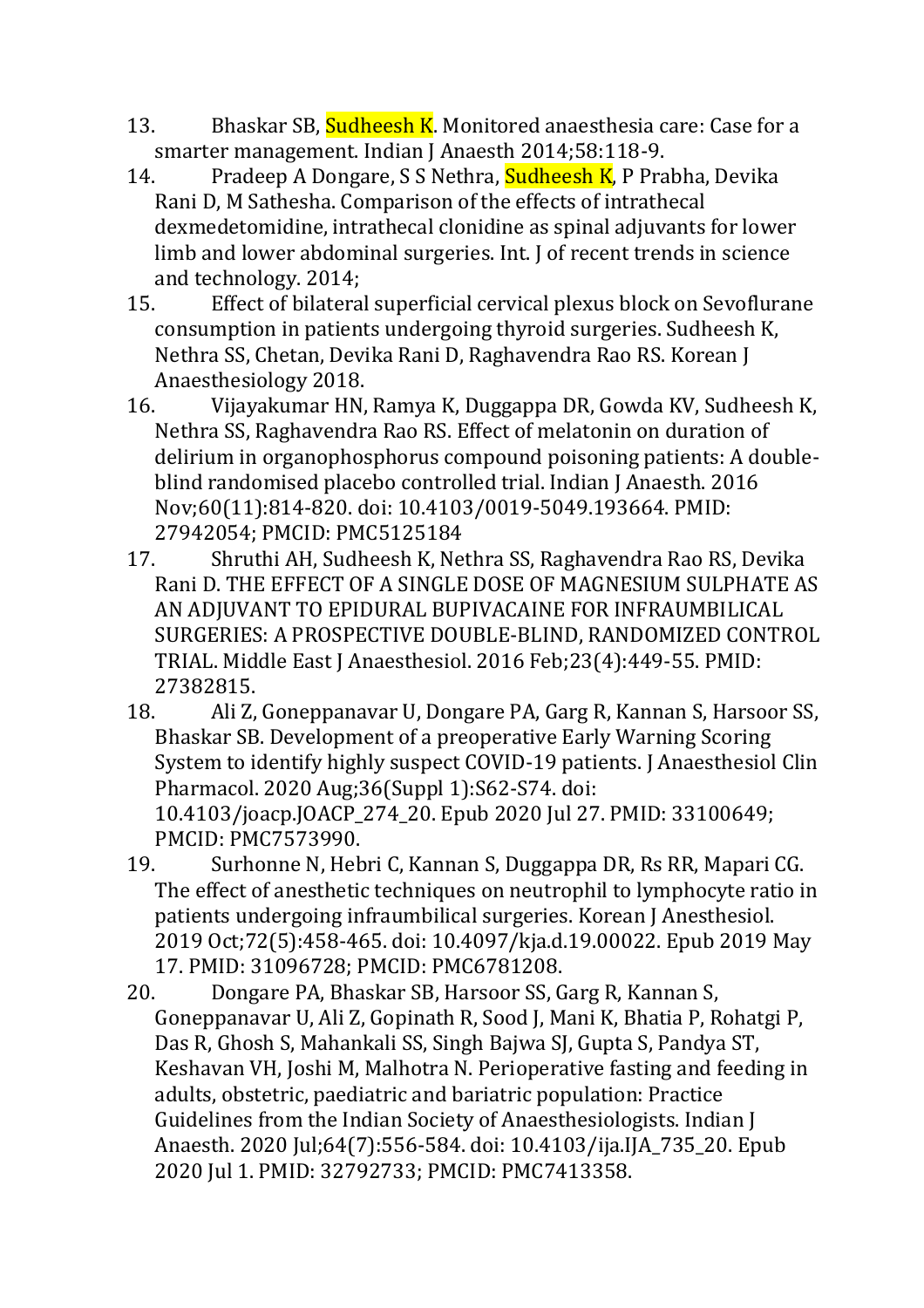- 21. Shobha D, Adiga M, Rani DD, Kannan S, Nethra SS. Comparison of Upper Lip Bite Test and Ratio of Height to Thyromental Distance with Other Airway Assessment Tests for Predicting Difficult Endotracheal Intubation. Anesth Essays Res. 2018 Jan-Mar;12(1):124-129. doi: 10.4103/aer.AER\_195\_17. PMID: 29628567; PMCID: PMC5872848.
- 22. Gangadharaiah R, Duggappa DR, Kannan S, Lokesh SB, Harsoor K, Sunanda KM, Nethra SS. Effect of co-administration of different doses of phenylephrine with oxytocin on the prevention of oxytocin-induced hypotension in caesarean section under spinal anaesthesia: A randomised comparative study. Indian J Anaesth. 2017 Nov;61(11):916- 922. doi: 10.4103/ija.IJA\_256\_17. PMID: 29217858; PMCID: PMC5703006.
- 23. Sudheesh K, Chethana GM, Chaithali H, Nethra SS, Devikarani D, Shwetha G. A new second-generation supraglottic airway device (Ambu® AuraGain•) versus intubating laryngeal mask airway as conduits for blind intubation - A prospective, randomised trial. Indian J Anaesth. 2019 Jul;63(7):558-564. doi: 10.4103/ija.IJA\_269\_19. PMID: 31391619; PMCID: PMC6644201.
- 24. Sudheesh K, Chethana GM, Chaithali H, Nethra SS, Devikarani D, Shwetha G. A new second-generation supraglottic airway device (Ambu® AuraGain•) versus intubating laryngeal mask airway as conduits for blind intubation - A prospective, randomised trial. Indian J Anaesth. 2019 Jul;63(7):558-564. doi: 10.4103/ija.IJA\_269\_19. PMID: 31391619; PMCID: PMC6644201.
- 25. Sathesha M, Raghavendra Rao RS, Hassan SJ, Sudheesh K. Clonidine as a Sole Epidural Adjuvant in Combined Spinal-epidural: Clinical Study. Anesth Essays Res. 2018 Apr-Jun;12(2):309-312. doi: 10.4103/aer.AER\_18\_17. PMID: 29962588; PMCID: PMC6020595.
- 26. Nethra SS, Nagaraja S, Sudheesh K, Duggappa DR, Sanket B. Comparison of effects of volume-controlled and pressure-controlled mode of ventilation on endotracheal cuff pressure and respiratory mechanics in laparoscopic cholecystectomies: A randomised controlled trial. Indian J Anaesth. 2020 Oct;64(10):842-848. doi: 10.4103/ija.IJA\_949\_19. Epub 2020 Oct 1. PMID: 33437071; PMCID: PMC7791417.

### **SOCIAL CAUSES:**

Had conducted BTLS training sessions for labourers in JINDAL STEEL PLANT in Bellary, in the year 2012